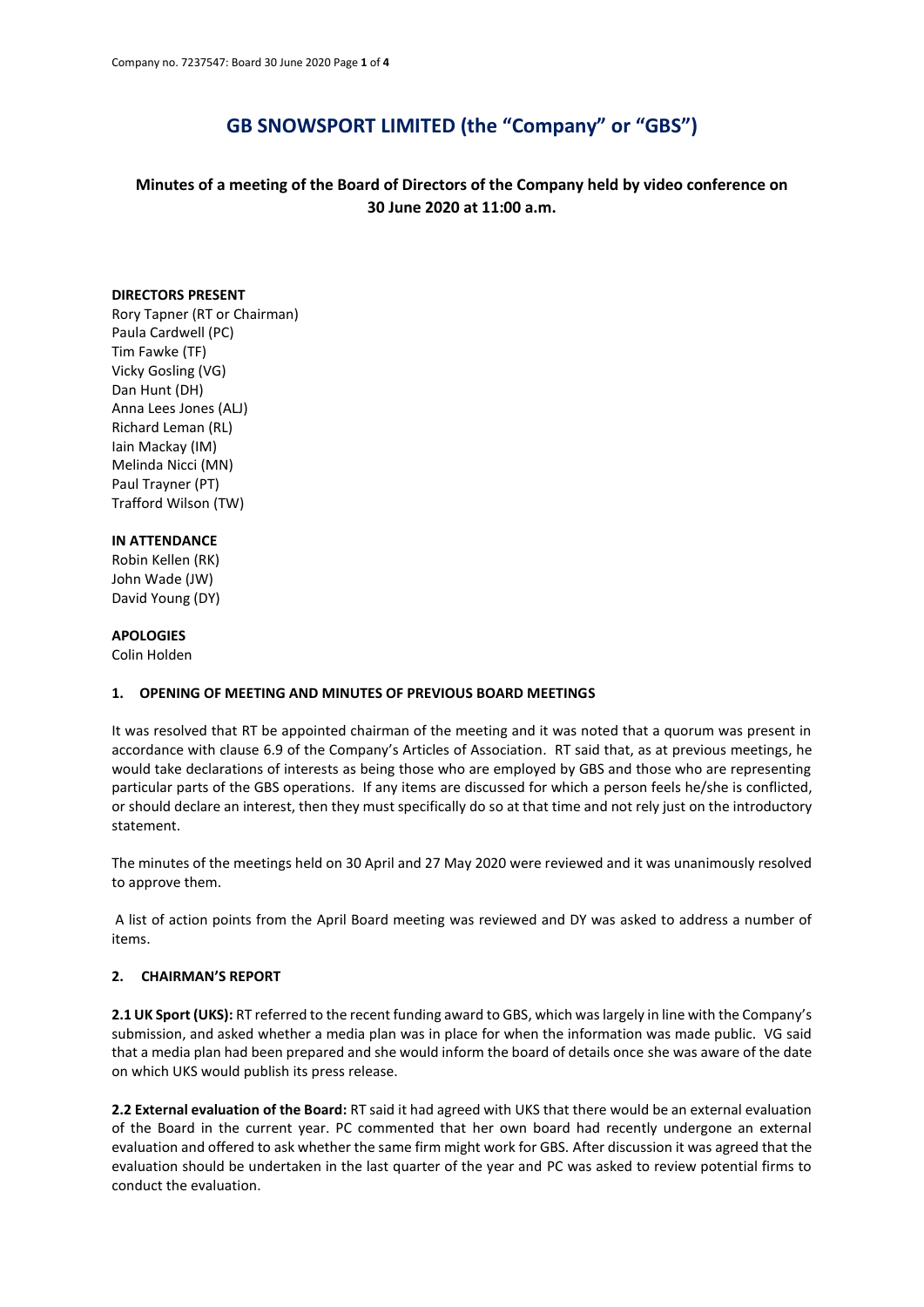#### **3. CHIEF EXECUTIVE'S REPORT**

**3.1 HR:** VG said that the Covid-19 pandemic had originally caused the business to furlough twelve members of staff; four had now returned to work to assist with preparations for athletes to return to snow with another likely to return in the near future.

**3.2 PR and Communications:** The team had been proactive in engaging with the GBS audiences through digital platforms and had also built good relationships with the athletes; the aim was to have as many of the athletes as household names before the Beijing Olympics.

**3.3 Sponsorship and Partners:** VG outlined the potential partners that she was pursuing as providers either of funds or equipment. They included a multinational insurance company, where IM declared an interest, and other companies with a close alignment with the ethos of GBS.

#### **4. FINANCE**

**4.1 Reporting:** The management information to 30 June 2020 was reviewed. DY said that the previous two months had been relatively slow with regard to programme delivery but the finance team was now starting to see costs coming through. Cash flow was being monitored closely and assisted by the use of credit cards rather than using Caxton cards, which require immediate payment, but should be satisfactory until October. Cash flow had been assisted by receipt of Research and Development (R&D) tax credits totalling £87,000 for the financial years ending in April 2018 and 2019; a claim for R&D tax credits for the twelve months to April 2020 would be submitted soon. In response to a question from RT, DY said he expected the R&D claim to be circa £100,000 for 2020.

**4.2 Recommended change of financial year end:** DY said that the UKS funding year is from 1 October to 30 September each year and it is not until May/June that GBS is made aware of the funding it will receive. A change of year end from 30 April to 30 September would enable the Senior Leadership Team to present a budget to the board with the certainty of it being funded. The Company's auditors had raised no objections to the proposed change which would require some consequential amendments to the Company's articles of association; GBS would still need to submit a tax return for the twelve months to 30 April 2020. DY said that if the Board should agree to a change to the year end it could be accommodated either by retaining 30 April 2020 as the year end and having a shortened financial year of five months to 30 September 2020 or by extending the financial period that commenced on 1 May 2019 to 30 September 2020.

After discussion it was resolved to change the Company's financial year end to 30 September and to extend the financial period that commenced on 1 May 2019 to 30 September 2020.

**4.3 Budgets:** DY said that now there was certainty about the level of UKS funding budgets could be finalised and proposed to the Board. RT said that the Board should meet within the next month to receive two budgets; one for the period from 30 April to 30 September 2020 and another for the period 1 October 2020 to 30 September 2021.

**4.4 Reserves Policy**: PC said that GBS was unlike most companies; its UKS funding could not be used to build reserves and it sponsors would wish to see their funding used to develop a successful sport rather than build reserves. Accordingly, the proposed policy took account of the likely pinch points in the Company's finances.

After discussion, the reserves policy was approved as a practical solution for the current environment and it was decided that it should be reviewed in April 2022 and annually thereafter.

**4.5 Risk:** PC said that she had been in regular contact with VG, DH and Bridget Owen and there were no major issues to report. The risk register would be updated and submitted to the Board in September.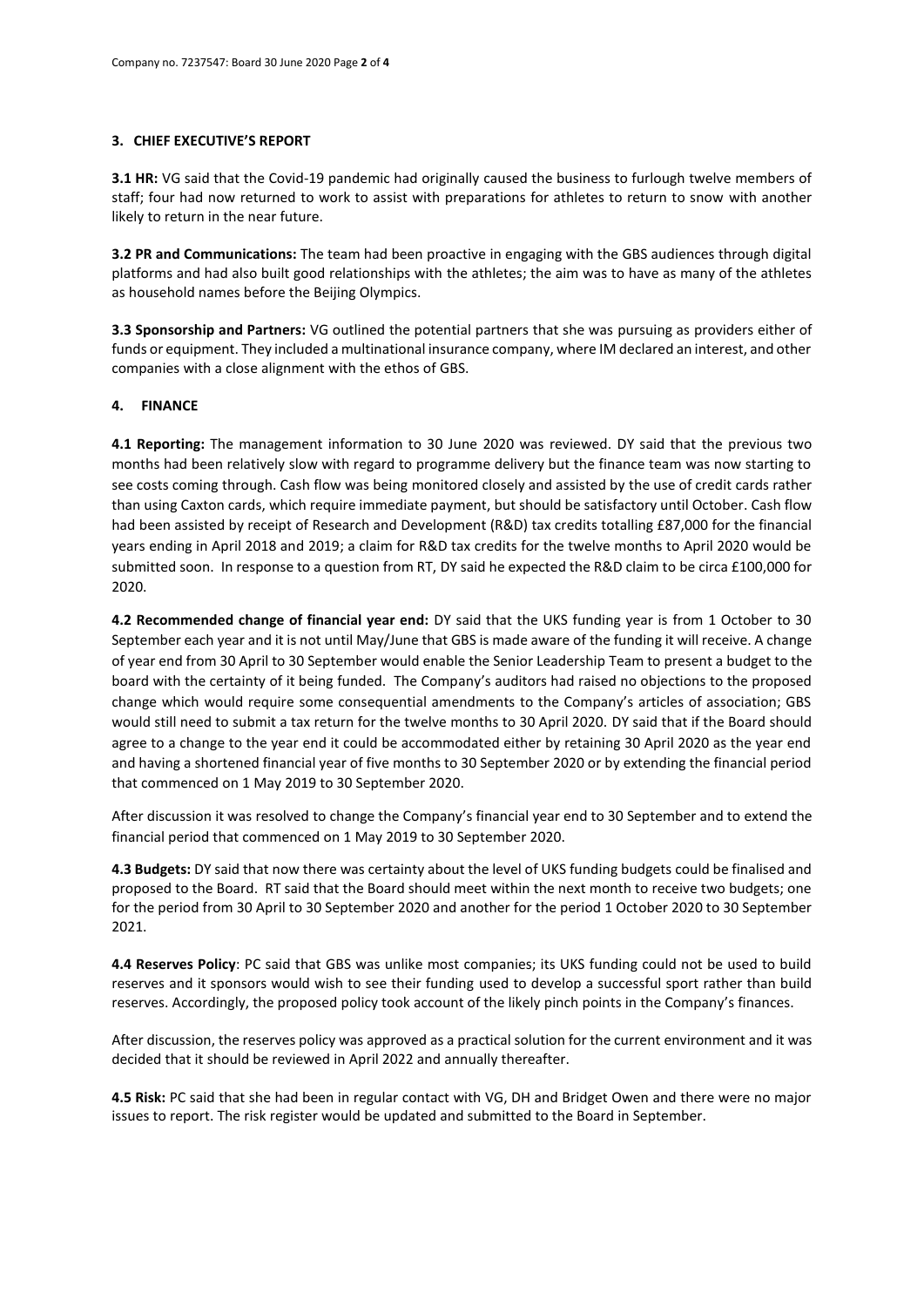### **5. PERFORMANCE DIRECTOR'S REPORT**

**5.1 General update:** In amplification of his report, DH said that coaches and athletes had all worked hard throughout the lockdown period to continue improvements. Athletes were now returning to training but all government and local protocols were being followed.

DH said that the enhanced UKS funding was very welcome but he had stressed to the performance teams that it was merely a stepping stone to success and that GBS must continue to improve. He had highlighted a number of areas for attention which included converting as many medal chances as possible at the Beijing 2022 Olympics, developing a ten-year talent strategy for athletes aged 16 and over and looking at additional disciplines that could be developed. In response to a question from TW, DH said that the talent strategy would be led by Jayne Kavanagh (JK) and would seek input from the Home Nations and all other interested parties. IM commented that one possible new discipline might be a freestyle aerials team.

IM commented that GBS had done some excellent work in the sports science and medical area on concussion where he had also been seeking the International Ski Federation to give greater authority to juries to remove people from competition after an injury. DH said that the GBS medical team and physiotherapists had a great focus on the athletes' wellbeing and followed the concussion rules to the letter.

JK and Sophie Morrison (SM) joined the meeting

## **6. OLYMPIC SELECTION POLICY**

**6.1 Olympic Selection Policy:** In response to a question from RL, DH said that the policy, and that for the Paralympics, had been reviewed by the British Olympic Association's legal adviser. After discussion, the policy was approved.

6.2 **Paralympic Selection Policy:** After discussion, the policy was approved.

JK and SM left the meeting

#### **7. HOME NATIONS**

**7.1 England**: In amplification of his report, TF said that Snowsport England had commenced seeking applicants to replace the current chair who would be retiring in November. He hoped that there might be an opportunity for additional funding from UKS and was planning for the organisation to submit a funding request to Sport England for the next cycle, ideally in conjunction with GBS and UKS.

**7.2 Scotland**: In amplification of his report, TW said that Snowsport Scotland had budgeted for a return to activity at the beginning of October. The National Facilities Strategy was now completed and a Facilities Committee, representing partners and industry funders, being established to ensure that the recommendations therein are delivered.

**7.3 Wales:** In amplification of his report, RK said that Snowsport Wales was exploring all avenues with regard to additional funding. Plans for a snow dome for Wales were still proceeding, albeit slowly; the developers believed they could find funding and an operator had expressed interest in the project.

## **8. SAFEGUARDING**

The contents of a safeguarding report were noted. VG said that she had received a number of applications for the role of safeguarding and welfare officer once Bridget Owen formally leaves GBS.

## **9. COMPOSITION OF THE BOARD AND ITS STANDING COMMITTEES**

**9.1**. MN was appointed to the Audit & Risk Committee.

**9.2** RT said that CH and TF would both have completed eight years' service on the board in September and were due to retire at that time.